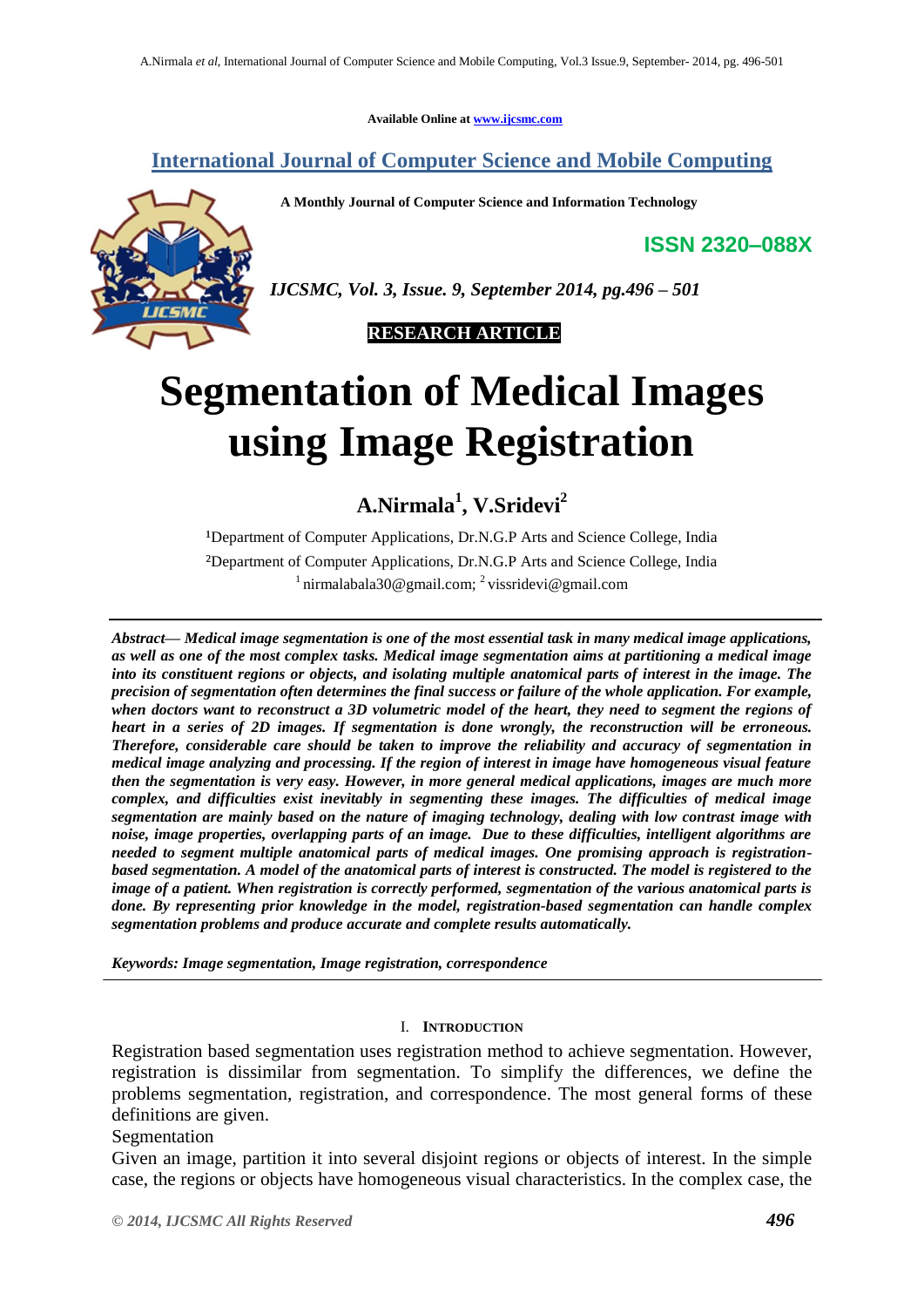regions or objects correspond to anatomical parts that may not have homogeneous visual characteristics.

**Registration** 

Given two images, or a model and an image, of the same anatomical parts, find a possibly non-rigid transformation to spatially align their corresponding parts.

Correspondence

Given two sets of points or other entities, such as edge segments and surface patches, and a measure of the similarity between two points or entities, find a mapping function from one set to the other that maximizes the similarity of each pair of points or entities.

These three problems are different but related. Segmentation aims at isolating the anatomical parts of interest from one given medical image, whereas registration seeks to spatially align anatomical parts in two images, or one model and one image. The objective of correspondence problem is to find the mapping function between two sets of entities subject to some constraints such as maximizing the similarity between the corresponding pairs of entities.

In many cases, registration can be used as a powerful method for solving segmentation problem, i.e., registration-based segmentation. Registration is also related to correspondence. If correspondence is known, registration can be easily performed by computing the best transformation given the known corresponding points. If correspondence is not known a priori, the registration algorithm needs to determine the best transformation and correspondence at the same time. Automatic registration-based segmentation typically means solving the problem of registration without known correspondence.

#### II. **REGISTRATION-BASED SEGMENTATION**

In registration-based segmentation algorithms, a model is built to represent the prior knowledge, such as the shape, features or relative positions of anatomical parts. After correctly registering the model to the target image, the segmentation is also done. The model used here can be a general deformable model or an atlas. In this section, general deformable model based segmentation approaches are discussed first, followed by atlas-based approaches.

2.1 General Model-Based Approach

The model-based segmentation methods discussed in this section refer to the registrationbased segmentation methods that use general deformable models. There are three popularly used deformable models, namely active contour (snake), active shape (eigenshape) and level set.

#### 2.1.1 Active Contour (Snake)

Active contour or snake model represents a contour by a series of points. A snake can be deformed to match any kind of shape under the constraints of three kinds of forces: internal forces, image forces and external forces. Internal forces are constraints on the stretching and bending of the snake. Image forces are given by image features such as edges that attract the snake. External forces contain external constraints on the snake such as spring force and repulsion. The aim of a snake algorithm is to iteratively deform the snake by moving the snake points to minimize the total energy so that the snake can fit the image features well. The total energy is the weighted sum of the energy of internal forces, image forces and external forces. Traditional snake has two main drawbacks. Firstly, it is too sensitive to initialization, and secondly, it cannot be attracted by concave parts of image contour. Xu et al.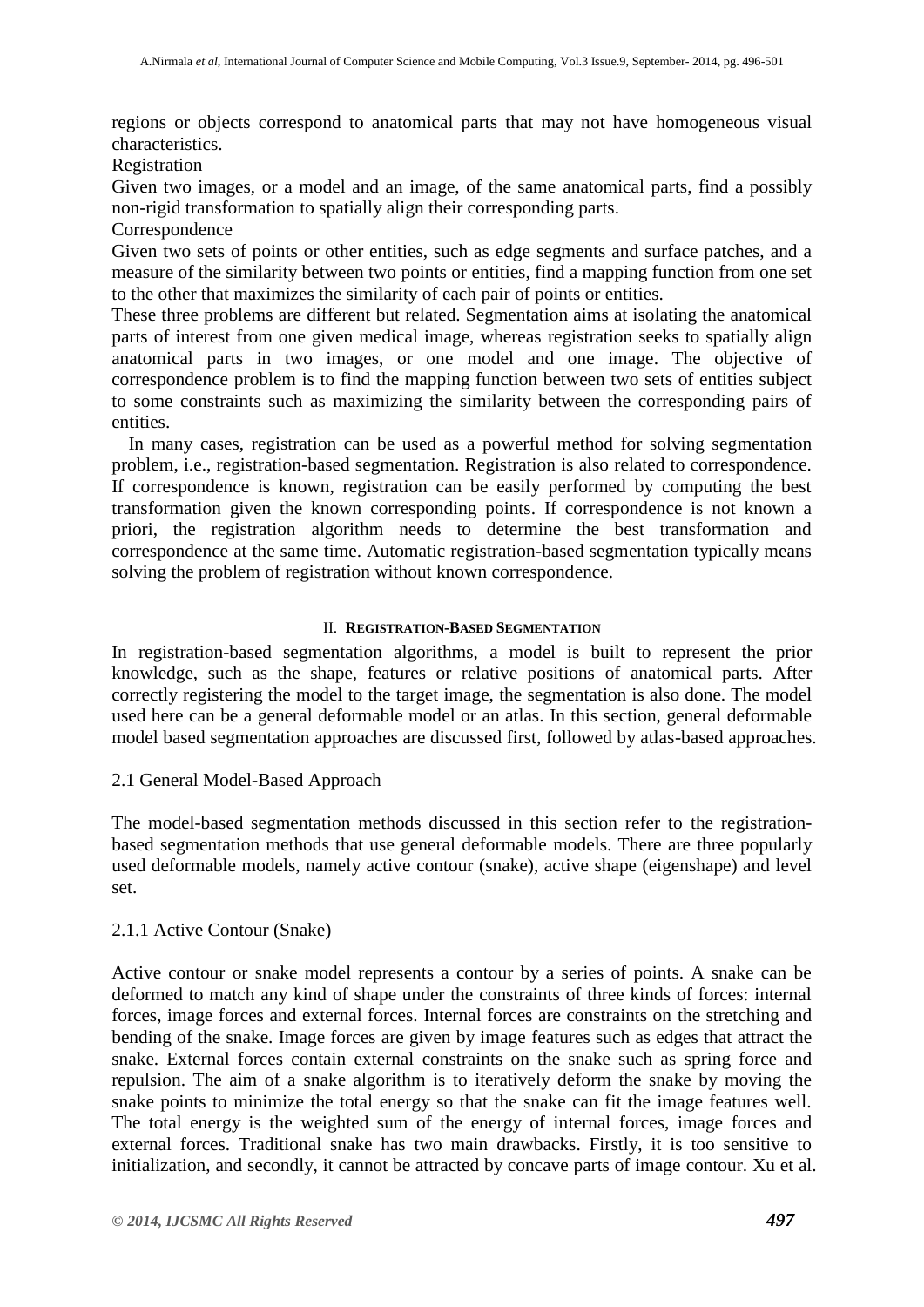has proposed a new image force, Gradient Vector Flow (GVF), to solve these two problems. Gradient vector flow is derived from the diffusion of gradient vectors of edge map. Compared with traditional snake, GVF snake can snap onto concave parts of image contour and is less sensitive to initialization.

The snake algorithm has proved to be very useful for many applications. , Atkins et al. used snake algorithm for brain segmentation in MR images. Snake has also been applied to the segmentation of liver and heart in CT images, and carpal bone in x-ray images



 $(a)$  $(b)$  $(c)$ Figure: Gradient Vector Flow [69]. (a) Deformation of the snake. (b)GVF image force. (c) Close-up of the concave part of the boundary.



Figure Carpal bone segmentation using snake algorithm. (a) Initial contour. (b) Final result.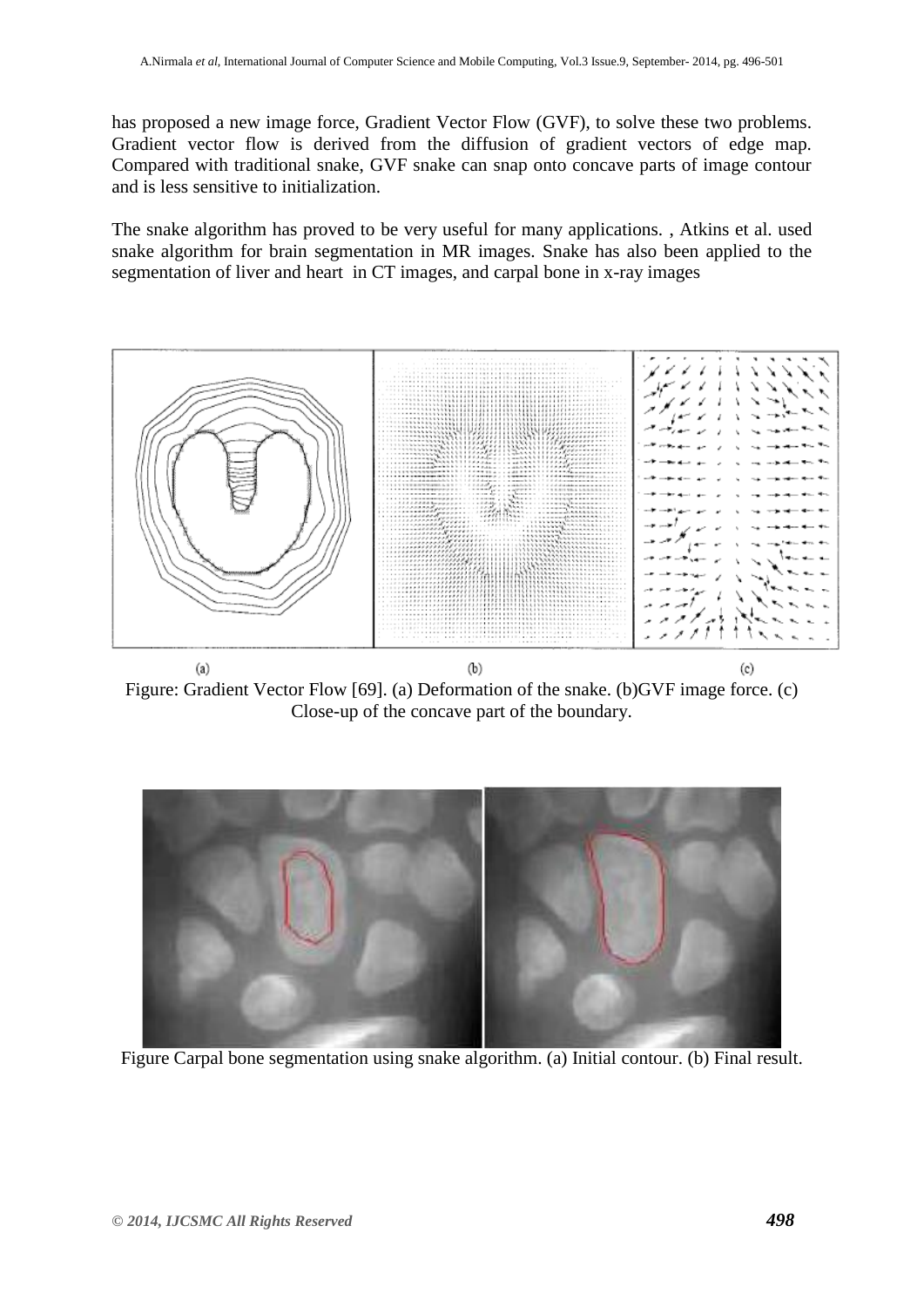If the snake is well designed and the three forces are well balanced, the snake can perfectly fit the boundaries of anatomical parts. However, if the parameters are not set appropriately, snake can produce poor result. Even with GVF, the snake algorithm is still sensitive to noise and requires good initialization in general. Moreover, snake cannot handle topological changes when it evolves over time.

### 2.2.2 Atlas-Based Approach

Atlas-based approach has become a standard paradigm for exploiting prior knowledge in medical image segmentation. In atlas-based segmentation, manual or semi-automatic segmentation is performed once on a sample image to construct a spatial map called the atlas. Given a target image, the atlas is deformed non-rigidly and registered to the target image. Various non-rigid registration methods can be used in the registration process. The registered atlas gives the segmentation result.

In general, the atlas-based approach first aligns the atlas to the target image by some global transformation. Then, local refinement of each part of the atlas is performed to accurately extract the contours of the anatomical parts of interest. Ding et al. applied a robust and automated method of registering 2D atlas to 2D CT abdominal images. They used ICP algorithm first to perform a global alignment. Then, the distribution of gradient is used to guide the refinement of the contours of each anatomical part. Finally, a snake with gradient vector flow is applied to obtain the final object boundaries. Atlas-based approach has also been applied for segmentation of brain CT images, brain MR images and abdominal CT images.

Constructing atlas based on a single sample may have some problems. Firstly, the selected single sample may not be a typical one. Secondly, the atlas based on a single sample cannot contain any information of variability. So, it cannot determine whether a deformed shape is an acceptable shape. Probabilistic atlas was proposed to solve these problems. The probabilistic atlas is constructed by a set of training samples. It represents the spatial distribution of probability that a pixel belongs to a particular organ. The active shape model can be used in a probabilistic atlas. By exploiting prior knowledge properly, atlas-based approach can solve the initialization problem of most deformable model approaches. It can also handle medical images with low contrast and inhomogeneous visual features since it knows the desired shapes of the anatomical parts. Therefore, atlas based approach has the potential of solving very complex medical image segmentation problem. The difficulty of using atlas-based approach lies on the construction of an appropriate atlas.



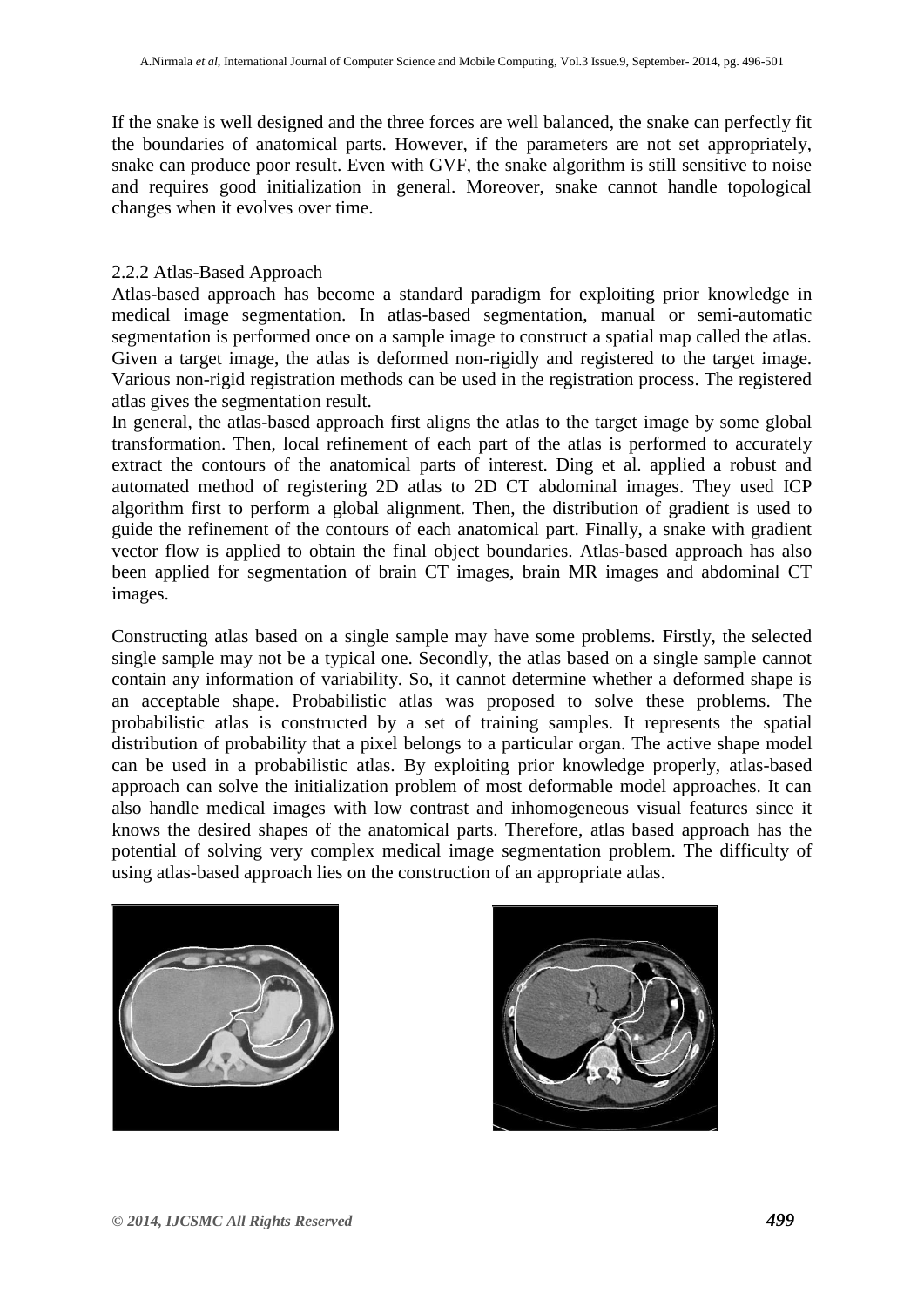



Figure : An example of atlas-based approach. (a) Atlas contours (white curves). (b) Atlas registered onto the target image after global transformation. (c) The result of local refinement. (d) Final result after applying snake algorithm.

#### III. **CONCLUSIONS**

Snake do not handle topological changes as the model contour evolves over time, while level set is designed to handle topological changes. Training samples are needed for atlas-based methods. Most of the general deformable model-based approaches are sensitive to initialization because they do not have the prior knowledge of the anatomical structures. Atlas-based approach can solve the initialization problem by constructing an atlas from proper prior knowledge. Registration methods, including deformable model approaches, can be used as part of atlas-based approach to accurately locate the contours of the objects of interest in the target image. The difficulty of using atlas-based approach lies on the construction of the proper atlas. A simple atlas is easy to build but may have limitations in segmenting complex medical image. On the other hand, building a complex atlas that contains a rich amount of prior knowledge is tedious. Registration-based segmentation methods include general deformable model based methods (snake, active shape and level set) and atlas-based methods. These methods can segment complex medical images with inhomogeneous visual features and low contrast. They are less sensitive to noise compared to general segmentation algorithms. Therefore, registration-based segmentation methods are widely used in complex medical image segmentation applications.

#### **REFERENCES**

- 1. E.D. Agostino, F. Maes, D. Vandermeulen, and P. Suetens. A viscous fluid model for multimodal non-rigid image registration using mutual information.
- 2. Andronache, P. Cattin, and G. Szekely. Adaptive subdivision for hierarchical nonrigid registration of multi-modal images using mutual information. 2005.
- 3. M. S. Atkins and B. T. Mackiewich. Fully automated hybrid segmentation of the brain. Handbook of Medical Imaging, pages 171–183, 2000.
- 4. F. Ding, W. K. Leow, and S. C. Wang. Segmentation of 3D CT volume images using a single 2D atlas. In Computer Vision for Biomedical Image Applications, 2005.
- 5. Z. Y. Long, L. Yao, and D. L. Peng. Fast non-linear elastic registration in 2D medical image. In Proceedings of International Conference on Medical Image Computing and Computer Assisted Intervention, page 647C654, 2004.